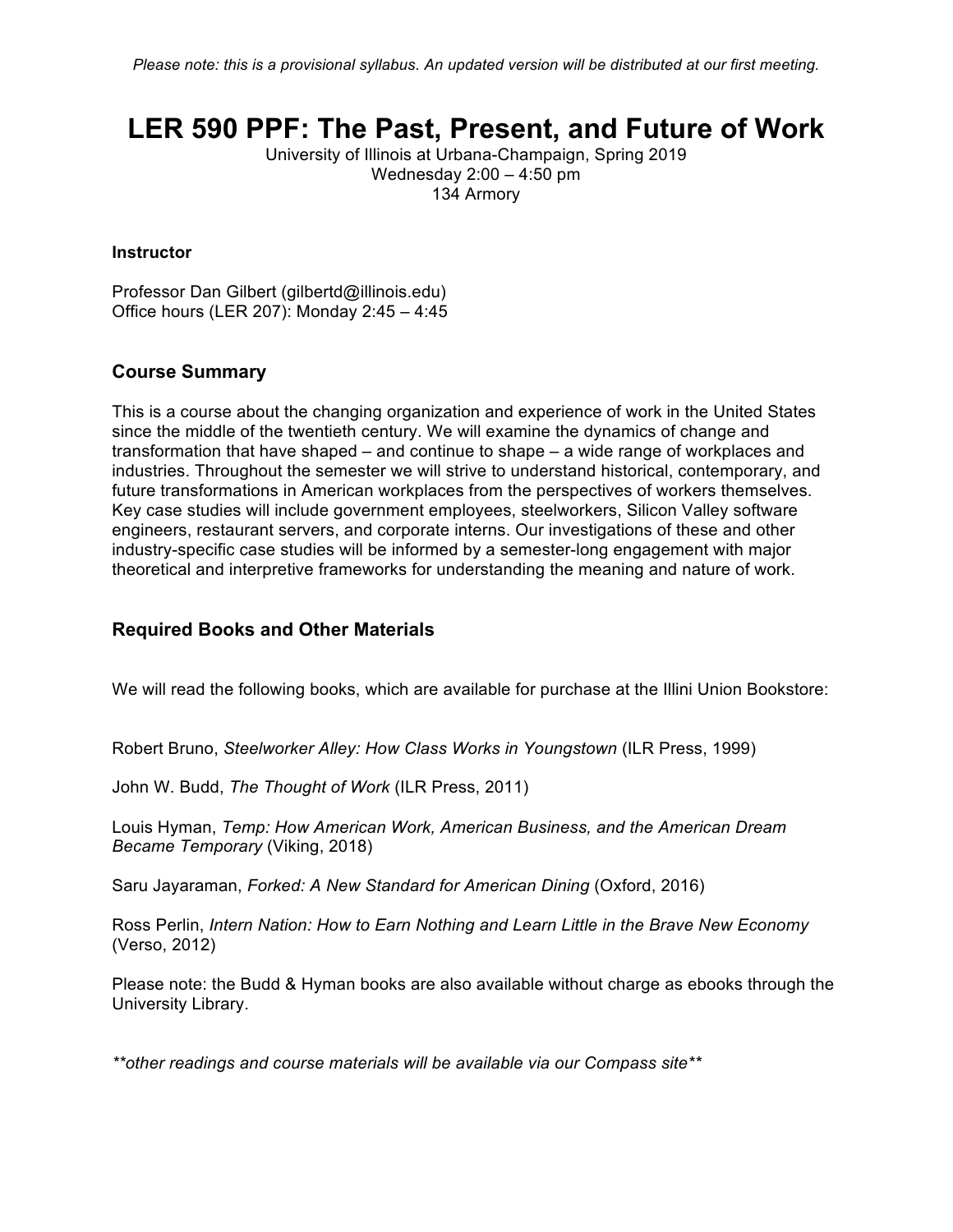# **Course Requirements**

1. Class participation (15% of final grade)

Discussions of the readings and other class materials will form the heart of our work together. Everyone's contributions to our discussions – by listening actively, posing thoughtful questions, offering informed opinions and analyses, and helping to nurture a productive space for shared learning – will be vital.

2. Weekly reading journal (10% of final grade)

Each student will maintain a reading journal on Compass throughout the semester. Journal entries will be opportunities to reflect on the course materials in response to prompts provided by the instructor. Journal entries will be short – approximately 250 words. Further details about this assignment will be distributed in class.

3. Weekly discussion questions (5% of final grade)

Each week, everyone will submit at least one discussion question to a shared forum on Compass by no later than 24 hours prior to class. Discussion questions should be designed to provoke thoughtful discussion of the week's materials. Further details about this assignment will be distributed in class.

4. Seminar leadership (10% of final grade)

Twice over the course of the semester every student will help lead discussion. Seminar leadership will include a short presentation (highlighting key themes from the week's reading and highlighting its relevance to real-world examples of your own choice), along with facilitation of discussion, drawing on the questions submitted by other members of the class.

5. Contributions to our Course Blog (5% of final grade)

For the weeks in which you are responsible for helping to lead the discussion (see #4, above), you will create a post for our Course Blog (on Compass). Your post is an opportunity to reflect further on the issues at stake in the week's material, and on the questions and ideas that animated the discussion in class. Blog posts should be approximately 500 words. Further information about this assignment will be distributed in class.

### 6. Three (3) papers

Paper 1: Due Feb. 4 (15% of final grade)

This first paper, of approximately 3-4 pages, will be an opportunity to reflect on the central themes of Louis Hyman's book, *Temp: How American Work, American Business, and the American Dream Became Temporary.* A detailed assignment will be distributed in class.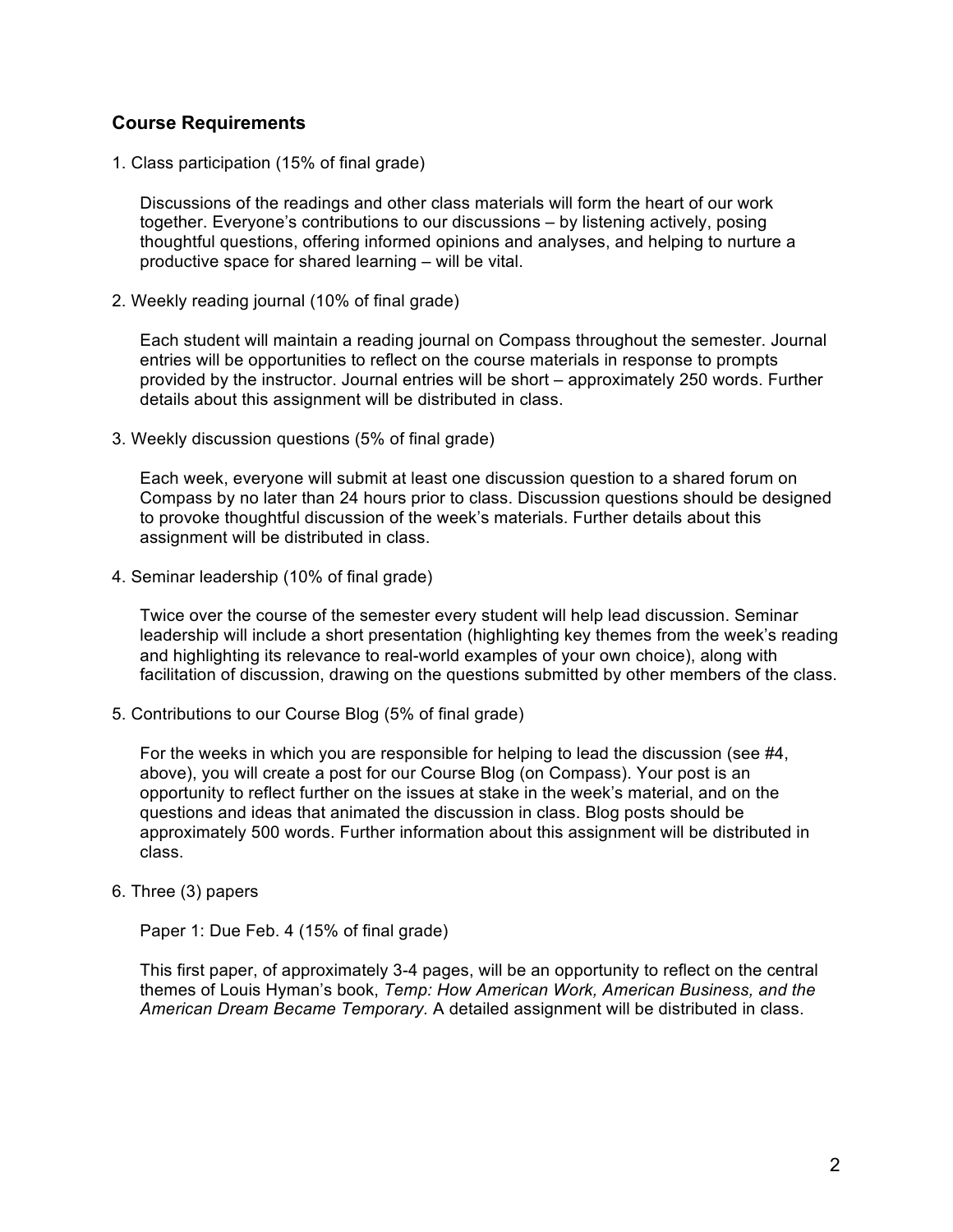Paper 2: Due April 1 (15% of final grade)

This paper, of approximately 3-4 pages, will be an opportunity to apply one or more of the theoretical insights elaborated in *The Thought of Work* to a historical or contemporary case study of your own selection. A detailed assignment will be distributed in class.

Paper 3: Due May 3 (Friday) (25% of final grade)

This paper, of approximately 5-7 pages, will be an opportunity to conduct independent reading and research on the dynamics of change and transformation in an industry, workplace, workers' movement, or community of your own choice. A detailed assignment will be distributed in class. We will devote substantial class time at the end of the semester to collective and independent work on this assignment.

# **Attendance and Late Assignment Policies**

Attendance is mandatory. If you need to miss class (such as in the case of an illness, a family emergency, etc.) please contact Professor Gilbert prior to your absence. Multiple unexcused absences will negatively impact your final grade.

Late assignments will not receive credit, unless there are significant extenuating circumstances.

| A  | 94 - 100    |
|----|-------------|
| А- | $90 - 93.9$ |
| B+ | $87 - 89.9$ |
| В  | $84 - 86.9$ |
| В- | $80 - 83.9$ |
| C+ | 77 – 79.9   |
| C. | $74 - 76.9$ |
| С- | $70 - 73.9$ |
| D+ | $67 - 69.9$ |
| D. | $64 - 66.9$ |
| D- | $60 - 63.9$ |
| F. | below 60    |

# **Grading Scale**

# **Technology in the Classroom**

You are expected to complete the assigned reading prior to class. Since we will discuss the reading during class, it is vital that you bring the reading with you, either in paper or electronic form. You are welcome to use a laptop or a tablet in order to reference the assigned reading and conduct other appropriate class business. Use of technology for other purposes is strictly prohibited.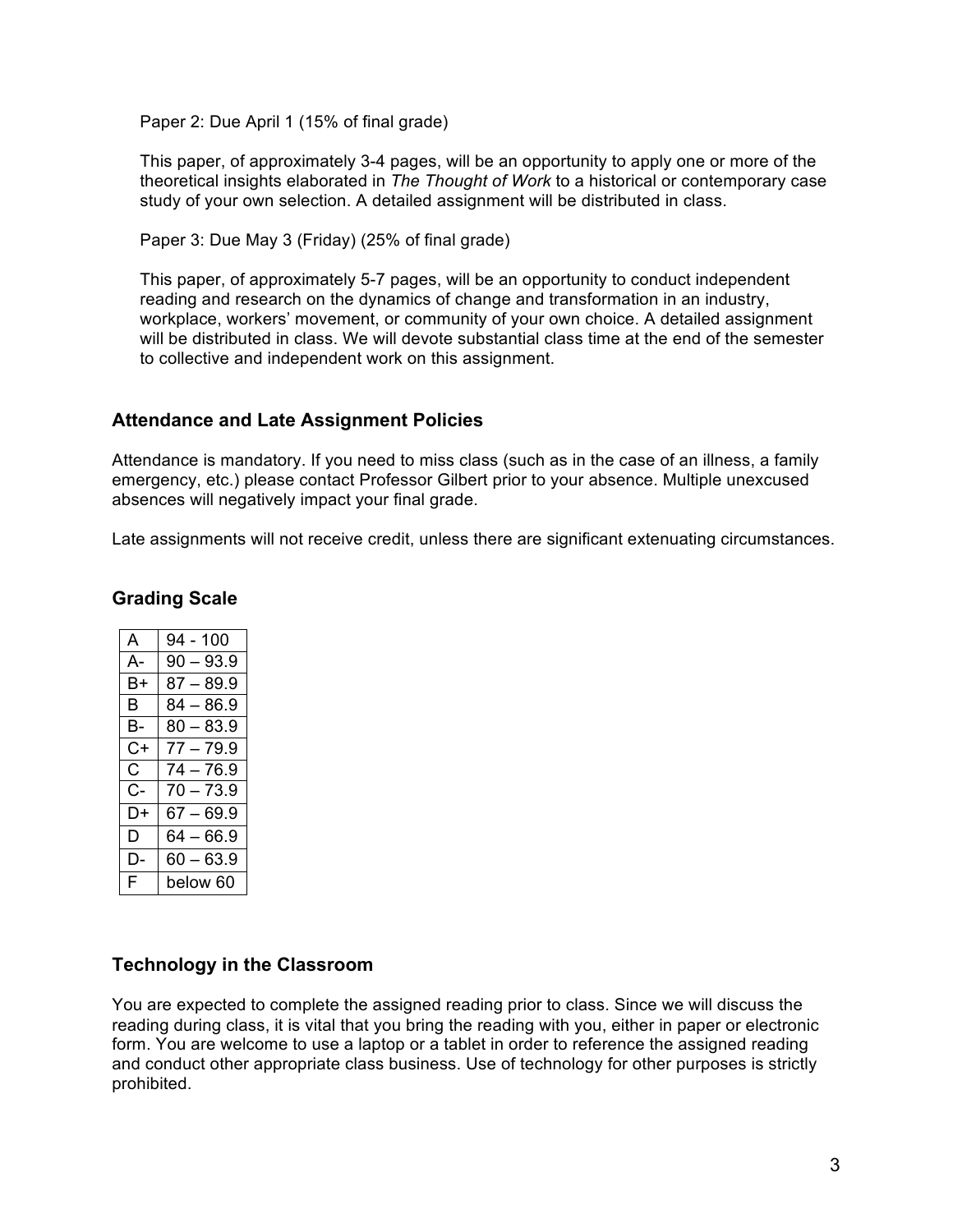# **Academic Integrity**

The University of Illinois at Urbana-Champaign *Student Code* should also be considered as a part of this syllabus. Students should pay particular attention to Article 1, Part 4: Academic Integrity. Read the Code at the following URL: http://studentcode.illinois.edu/ .

Academic dishonesty may result in a failing grade. Every student is expected to review and abide by the Academic Integrity Policy: http://studentcode.illinois.edu/. Ignorance is not an excuse for any academic dishonesty. It is your responsibility to read this policy to avoid any misunderstanding. Do not hesitate to ask Professor Gilbert if you are ever in doubt about what constitutes plagiarism, cheating, or any other breach of academic integrity.

# **Students with Disabilities**

To obtain disability-related academic adjustments and/or auxiliary aids, students with disabilities must contact the course instructor and the Disability Resources and Educational Services (DRES) as soon as possible. To contact DRES, you may visit 1207 S. Oak St., Champaign, call 333-4603 (V/TDD), or e-mail a message to disability@uiuc.edu. More information is available at the following URL: http://www.disability.illinois.edu/.

# **Course Schedule**

\*\*Note: additional readings will be announced in class, and posted to Compass\*\*

I: STARTING POINTS

**January 16**: Course Introduction

**January 23**: The Making of the Postwar Workplace

Reading: Louis Hyman, *Temp* (1<sup>st</sup> half)

**January 30**: The Unmaking of the Postwar Workplace

Reading: Louis Hyman, *Temp* (2<sup>nd</sup> half)

**\*\*February 4 (Monday): Paper #1 Due**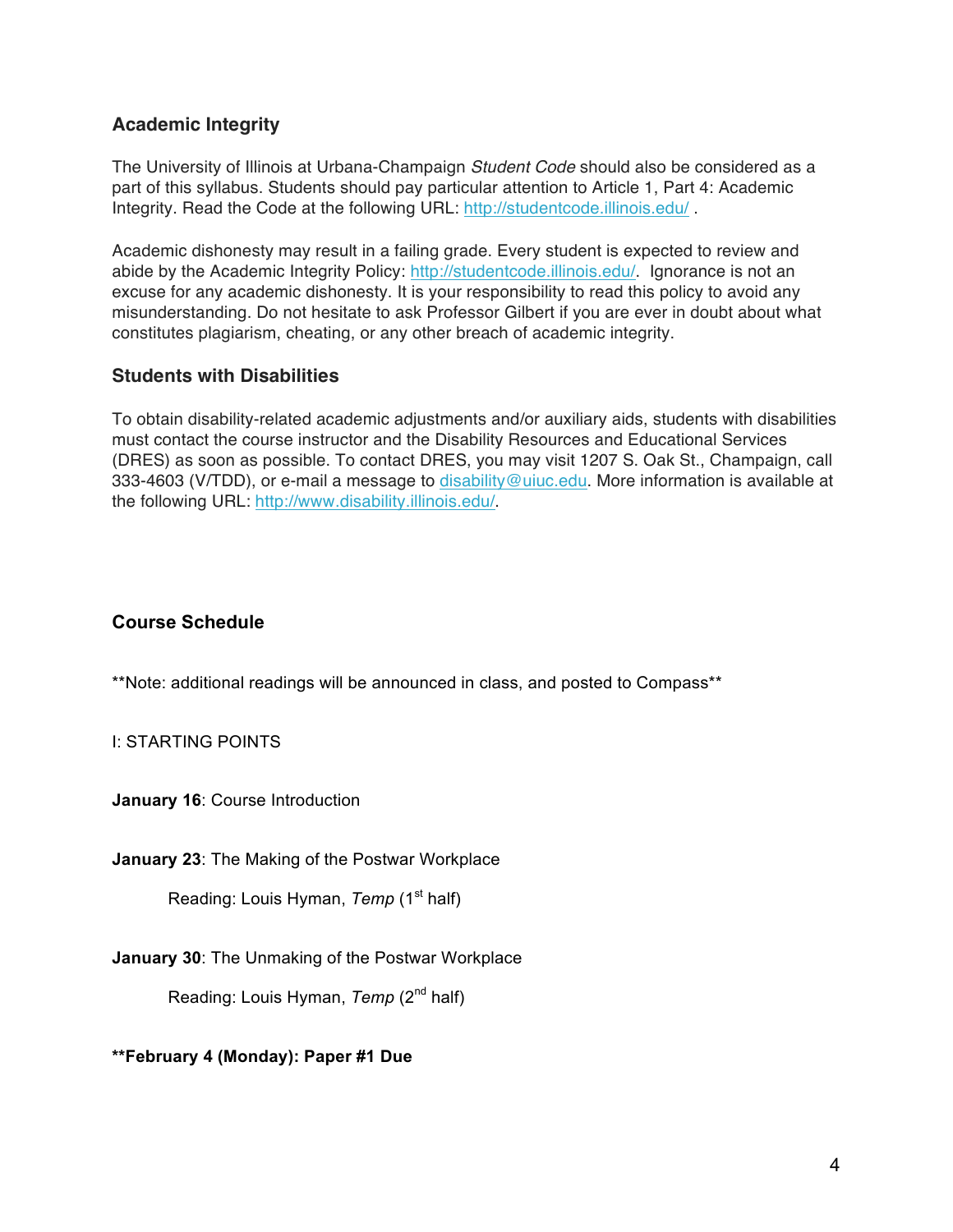#### II: THEORETICAL APPROACHES AND CASE STUDIES

**February 6**: Work as Curse / Work as Freedom (case study: sanitation / public service workers)

Reading:

John Budd, "Work as a Curse" and "Work as Freedom" (from *The Thought of Work*, pp. 19 - 42)

Joseph A. McCartin, "'Fire the Hell Out of Them': Sanitation Workers' Struggles and the Normalization of the Striker Replacement Strategy in the 1970s," *Labor: Studies in Working-Class History of the Americas*, vol. 2, no. 3 (Fall 2005): 67 - 92

Michael K. Honey, "'I am a Man': Unionism and the Black Working Poor," from *Black Workers Remember: An Oral History of Segregation, Unionism, and the Freedom Struggle* (University of California Press, 1999): 286 - 321

**February 13**: Work as Commodity / Work as Citizenship / Work as Disutility (case study: the "Wages for Housework" movement)

Reading:

John Budd, "Work as a Commodity," "Work as Occupational Citizenship," and "Work as Disutility" (from *The Thought of Work*, pp. 43 - 88)

Silvia Federici, "Wages for Housework in Historical Perspective," in Silvia Federici & Arlen Austin, eds., *The New York Wages for Housework Committee 1972-1977: History, Theory and Documents* (Brooklyn: Autonomedia, 2017): 12 – 28

Robert Bruno, "Introduction: His Silence Broken," from *Steelworker Alley* (pp. 1 – 18)

**February 20:** Work as Identity (case study: steelworkers)

Reading:

John Budd, "Work as Identity" (from *The Thought of Work*, pp. 142 - 161)

Robert Bruno, *Steelworker Alley* (remaining chapters)

**February 27**: Work as Personal Fulfillment (case study: construction workers)

Reading:

John Budd, "Work as Personal Fulfillment" (from *The Thought of Work*, pp. 89 - 106)

Mike Rose, selections from *The Mind at Work: Valuing the Intelligence of the American Worker* (10<sup>th</sup> Anniversary Edition – Penguin, 2014)

- Preface & Introduction (pp. xi liv)
- "Two Lives: A Welder and a Foreman" & "Rethinking Hand and Brain" (pp. 116 66)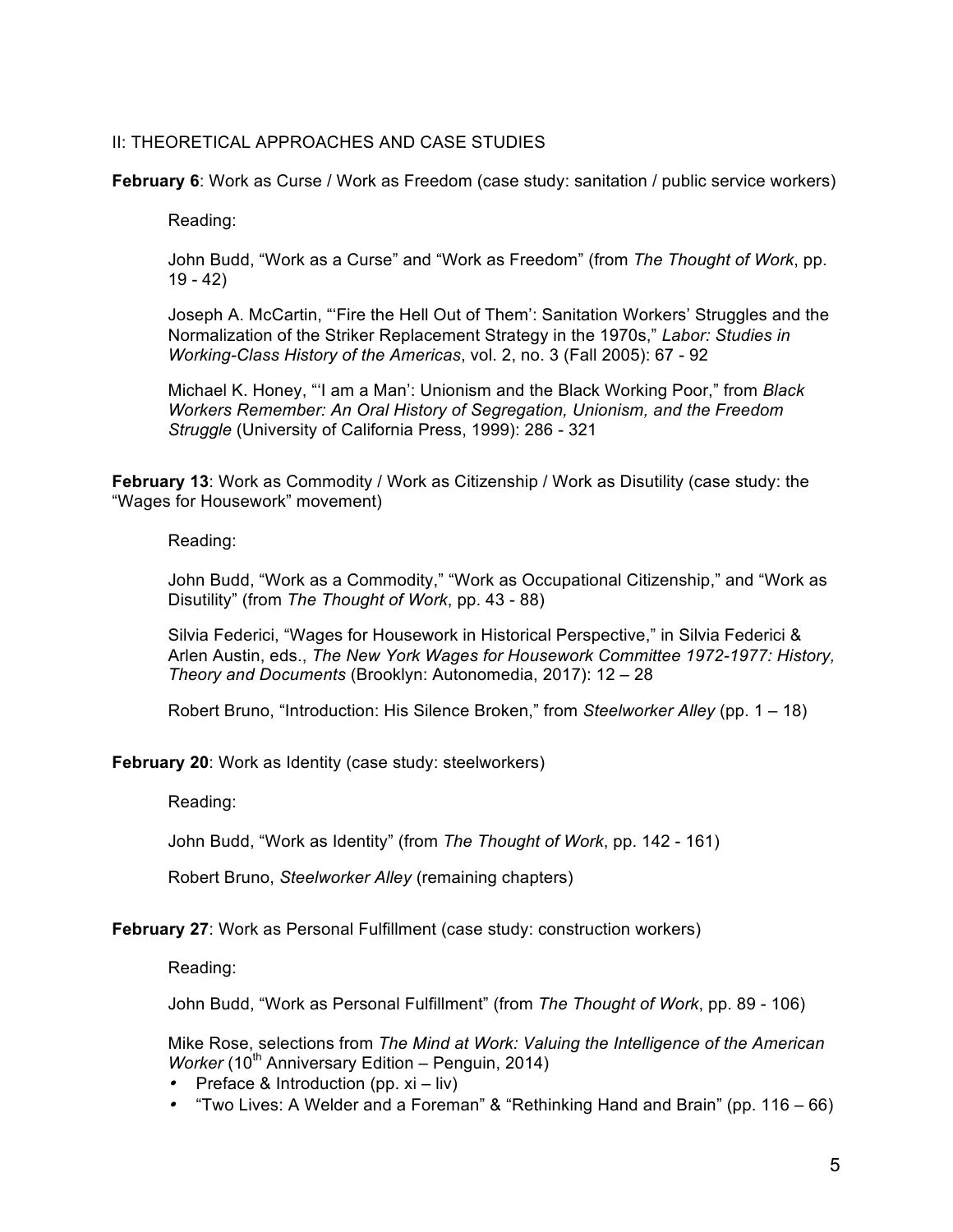**March 6**: Work as a Social Relation (case study: Silicon Valley)

Reading:

John Budd, "Work as a Social Relation" (from *The Thought of Work*, pp. 107 - 125)

Emily Chang, "Not Just a Pretty Face," "From Nerd to Bro: How Tech Bypassed Women," and "Google: When Good Intentions Aren't Enough," from *Brotopia: Breaking up the Boys' Club of Silicon Valley* (Portfolio/Penguin, 2018), pp. 1-40; 67-104

**March 13**: Work as Caring for Others (case study: the restaurant industry)

Reading:

John Budd, "Work as Caring for Others" (from *The Thought of Work*, pp. 126 - 142)

Saru Jayaraman, *Forked* (selections)

Britta Lokting, "The Misadventures of an Idealistic Restaurant in Cut-Throat New York," *New York Times*, December 21, 2018

#### **March 20**: NO CLASS – SPRING BREAK

**March 27**: Work as Service (case study: Wal-Mart)

Reading:

John Budd, "Work as Service" and "Conclusion: Work Matters" (from *The Thought of Work*, pp. 162 - 186)

Bethany E. Moreton, "It Came from Bentonville: The Agrarian Origins of Wal-Mart Culture," in Nelson Lichtenstein, ed., *Wal-Mart: The Face of Twenty-First Century Capitalism* (New Press, 2006): 83 - 106

Robert E. Quinn and Anjan V. Thakor, "Creating a Purpose-Driven Organization: How to Get Employees to Bring Their Smarts and Energy to Work," *Harvard Business Review*, July-August 2018, p. 78-85

#### **\*\*April 1 (Monday): Paper #2 Due**